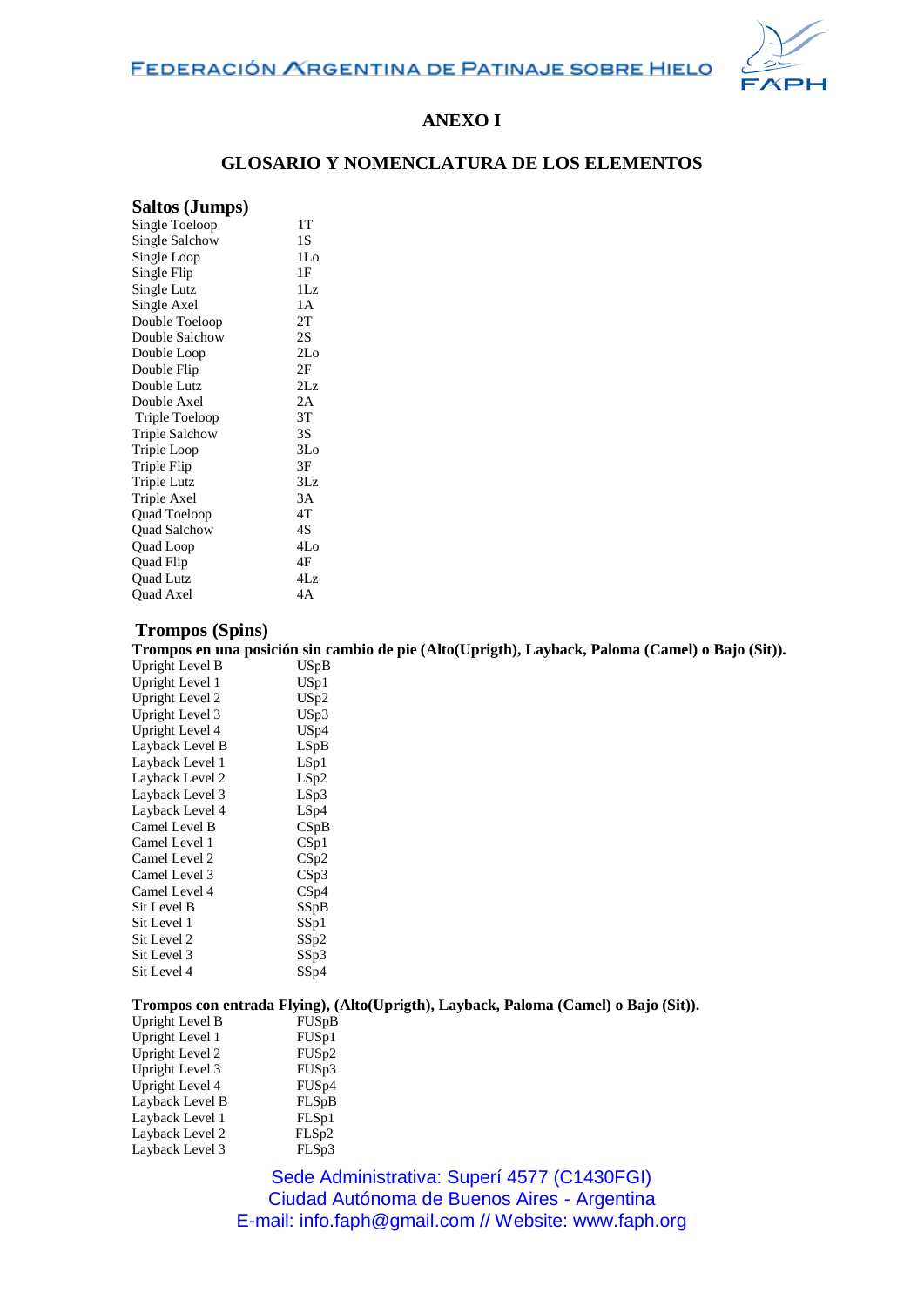# FEDERACIÓN ARGENTINA DE PATINAJE SOBRE HIELO



| FLS <sub>p4</sub> |
|-------------------|
| FCS <sub>pB</sub> |
| FCS <sub>p1</sub> |
| FCS <sub>p2</sub> |
| FCSp3             |
| FCS <sub>p4</sub> |
| <b>FSSpB</b>      |
| FSS <sub>p1</sub> |
| FSS <sub>p2</sub> |
| FSS <sub>p3</sub> |
| FSS <sub>p4</sub> |
|                   |

#### **Trompos con un cambio de pie y sin cambio de posición (Alto(Uprigth), Layback, Paloma (Camel) o Bajo (Sit)).**

| $\mathbf{U}$ Daju (DRT). |             |
|--------------------------|-------------|
| Upright Level B          | (F)CUSpB    |
| Upright Level 1          | (F)CUSp1    |
| Upright Level 2          | (F)CUSp2    |
| Upright Level 3          | (F)CUSp3    |
| Upright Level 4          | (F)CUSp4    |
| Layback Level B          | (F)CLSpB    |
| Layback Level 1          | (F)CLSp1    |
| Layback Level 2          | (F)CLSp2    |
| Layback Level 3          | (F)CLSp3    |
| Layback Level 4          | (F)CLSp4    |
| Camel Level B            | (F)CCSpB    |
| Camel Level 1            | (F)CCSp1    |
| Camel Level 2            | (F)CCSp2    |
| Camel Level 3            | (F)CCSp3    |
| Camel Level 4            | (F)CCSp4    |
| Sit Level B              | $(F)$ CSSpB |
| Sit Level 1              | $(F)$ CSSp1 |
| Sit Level 2              | $(F)$ CSSp2 |
| Sit Level 3              | $(F)$ CSSp3 |
| Sit Level 4              | $(F)$ CSSp4 |
|                          |             |

#### **Trompos con cambio de posición y sin cambio de pie (dos posiciones)**

| Level B | (F)CoSp2pB |
|---------|------------|
| Level 1 | (F)CoSp2p1 |
| Level 2 | (F)CoSp2p2 |
| Level 3 | (F)CoSp2p3 |
| Level 4 | (F)CoSp2p4 |
|         |            |

### **Trompos con cambio de posición y sin cambio de pie (tres posiciones)**

| Level B | (F)CoSp3pB |
|---------|------------|
| Level 1 | (F)CoSp3p1 |
| Level 2 | (F)CoSp3p2 |
| Level 3 | (F)CoSp3p3 |
| Level 4 | (F)CoSp3p4 |
|         |            |

### **Trompos combinados con cambio de posición y cambio de pie (dos posiciones)**

| Level B | (F)CCoSp2pB |
|---------|-------------|
| Level 1 | (F)CCoSp2p1 |
| Level 2 | (F)CCoSp2p2 |
| Level 3 | (F)CCoSp2p3 |
| Level 4 | (F)CCoSp2p4 |

### **Secuencias de pasos (Step Sequences)**

| Level B | StSqB |
|---------|-------|
| Level 1 | StSq1 |
| Level 2 | StSq2 |
| Level 3 | StSq3 |
| Level 4 | StSq4 |

### **Secuencia coreográfica (Choreo Sequence)**

Sede Administrativa: Superí 4577 (C1430FGI) Ciudad Autónoma de Buenos Aires - Argentina E-mail: info.faph@gmail.com // Website: www.faph.org